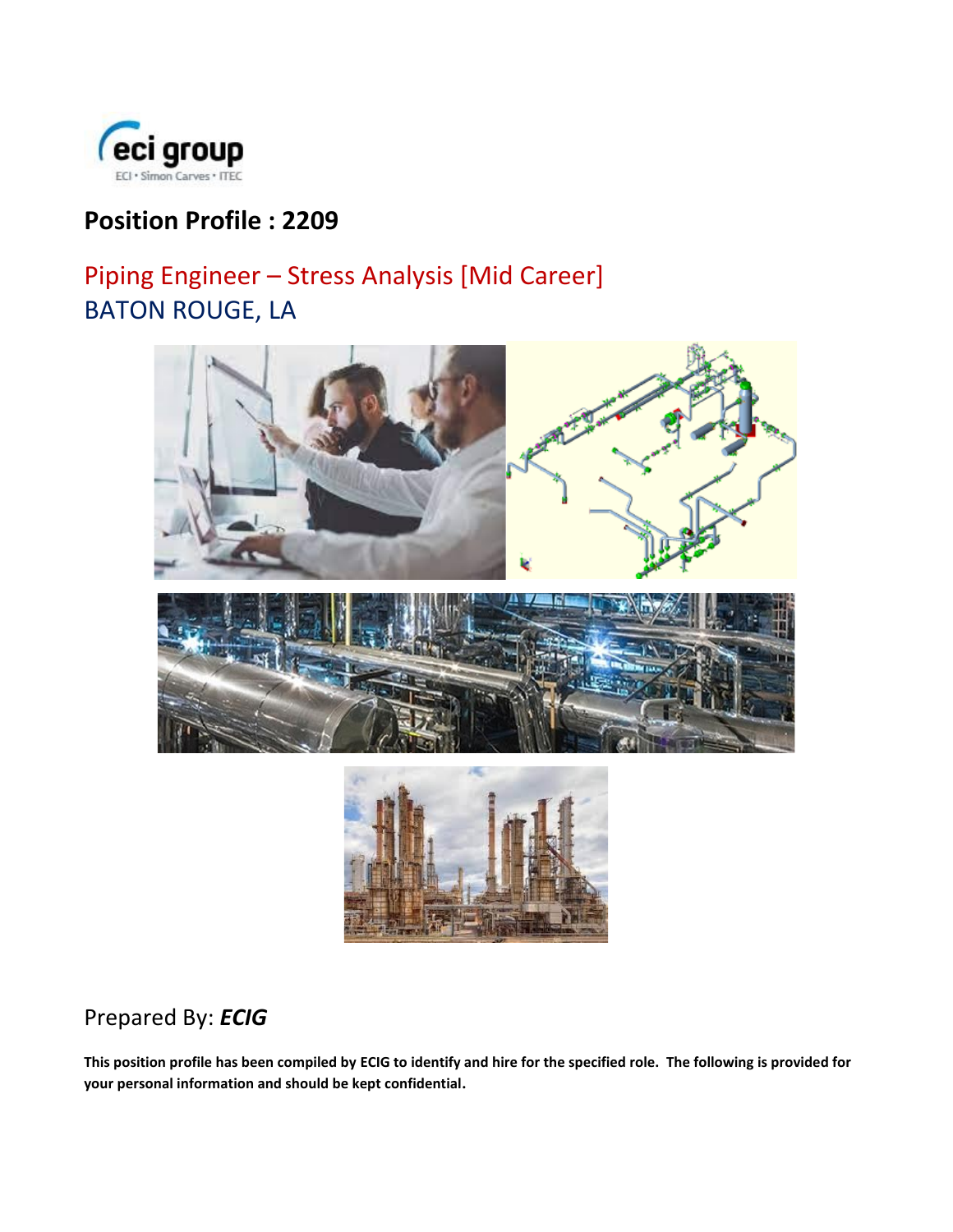

### **Piping Engineer | Stress Analysis (Mid-Career) [2209]**

The world's leading specialist engineering contractor for low-density polyethylene (LDPE) and ethylene vinyl acetate (EVA) projects has an immediate a need for a **Piping Engineer |Stress Analysis** is responsible for performing pipe stress analysis activities, lead teams on smaller jobs, performing stress calculations.

#### **COMPANY INFORMATION: [WEBSITE** <https://ecigrouponline.com/engineering-services/> ]

Founded in 1977 ECI Group Inc. [ECIG] provides world-class engineering solutions to clients around the world, with have a long history of designing and developing industrial facilities and process plants for the production of fuels, chemicals and polymers. With core technical skills focused around the development and design of a range of processes, we continually embrace new technologies and innovative project methodologies which have contributed to our success in this field. Our fullservice offering covers all Engineering discipline including Process, Mechanical (Machinery/Vessels), Piping and Pipe Stressing, Plant Layout, Electrical, Control & Instrumentation, and Civil & Structural. Our engineering services expertise includes:

- ➢ Concept Development feasibility, cost estimates, front end design, basic engineering
- ➢ Detailed Design hazard studies, FEA, DCS/SIS, flare systems, as-built drawings
- ➢ Owner's Engineer Project Management, contractor evaluation, due diligence, technical reviews
- ➢ Safety Critical Engineering SIL/LOPA, relief systems, HAZOP chair, thermal and vibrational stress analysis, design for high pressure / toxic / corrosive service

#### **BENEFITS AND FEATURES**

- $\checkmark$  Full Benefits Package health, dental, vision insurance.
- $\checkmark$  Company paid short  $\hat{a}$  long-term disability and life insurance
- ✓ Flexible Spending Plans, Education Reimbursement, Dependent Care Spending Plan
- $\checkmark$  401K Retirement Plan
- ✓ Hybrid Work Schedules

### **YOUR ROLE WITH THE COMPANY:**

- This position reports directly to the Piping Engineering Section Leader Shaunda White, P.Eng. [https://www.linkedin.com/in/shaunda-white-7bb55380/]
- Prepare Basic & Complex engineering deliverables in accordance with Company Management Systems, current legislation, Design Codes (ASME B31.3, ASME VIII, etc.) and relevant international standards.
- Check Basic & Complex engineering deliverables produced by others in accordance with Company Management System against current legislation, Design Code (ASME B31.3, ASME VIII, etc.) and relevant International Standards.
- Provide technical information in support of the project team.
- Attend technical design/project reviews to ensure compliance with customers' needs and QHSE requirements.
- Expand and maintain knowledge of the latest standards, legislation, products, and practices relating to the relevant engineering discipline to reinforce professional competency

**ECI GROUP** 

FOR MORE INFORMATION CONTACT:

Kathryn "Kate" Wilhelm, PE Director of Global Engineering and Project Management Recruitment

984 264 6709

kwilhelm@ecigrouponline.com